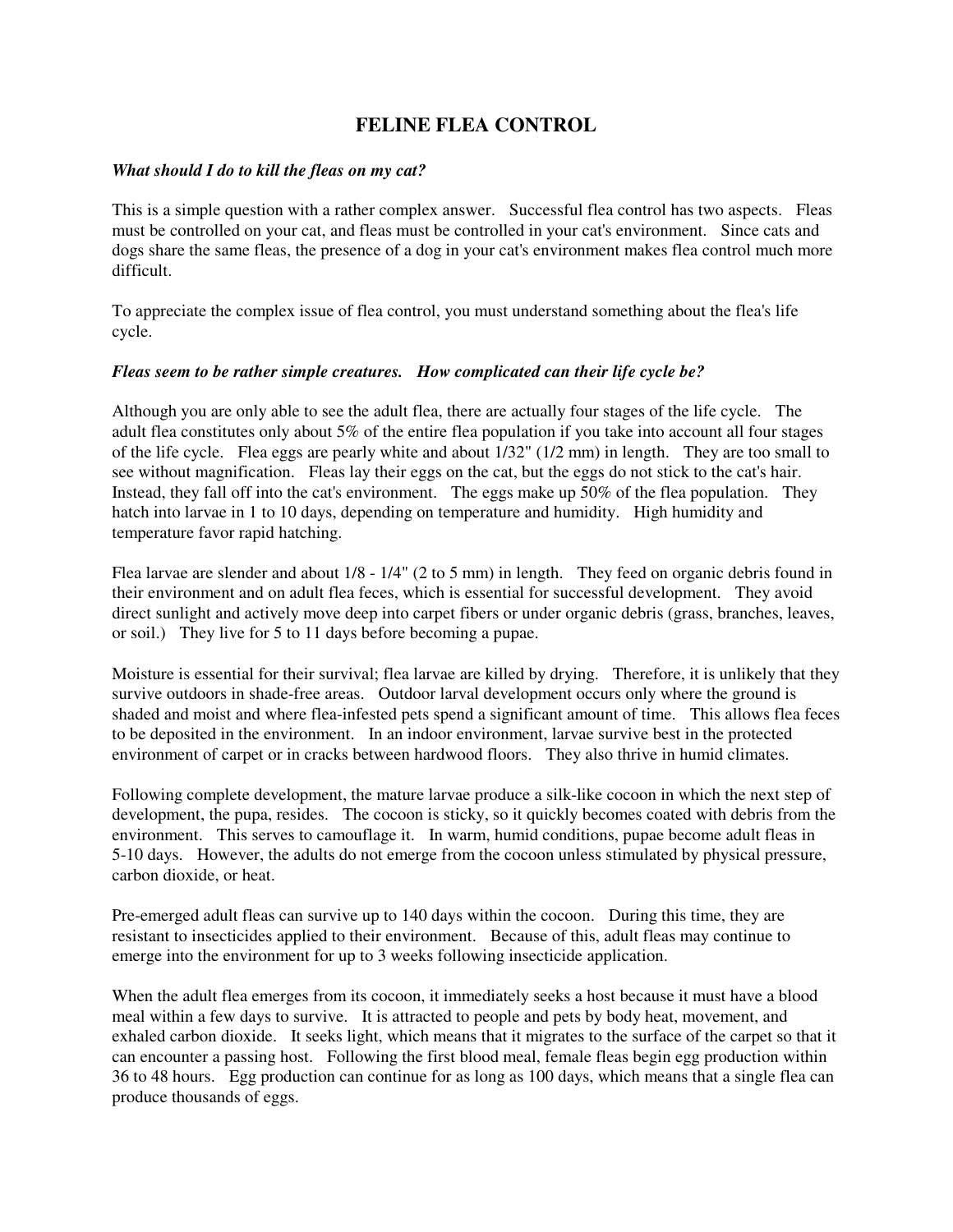This entire life cycle (adult flea  $\Rightarrow$  egg  $\Rightarrow$  larvae  $\Rightarrow$  pupa  $\Rightarrow$  adult) can be completed in 14-21 days with the proper temperature and humidity conditions. This adds to the problem of flea control.

#### *What can these fleas do to my cat?*

If untreated, the female flea will continue to take blood for several weeks. During that time, she will consume about 15 times her bodyweight in blood. Although the male fleas do not take as much blood, they, too, contribute to significant blood loss. This can lead to the cat having an insufficient number of red blood cells, which is known as anemia. In young or debilitated cats, the anemia may be severe enough to cause death.

Contrary to popular belief, most cats have rather limited itching due to flea bites. However, many cats become allergic to the saliva in the flea's mouth. When these cats are bitten, intense itching occurs, causing the cat to scratch and chew on its skin.

### *What can I do to rid my cat of fleas?*

Successful flea control must rid the cat of fleas and it must rid the cat's environment of fleas. In fact, environmental control is probably more important than what is done to the cat. If your cat remains indoors and you do not have other pets that come in from the outside, environmental control is relatively easy. However, the cat that goes outdoors or stays outdoors presents a significant challenge. It may be impossible to completely rid the environment of fleas under these conditions, though flea control should still be attempted.

### *What can I do to my cat?*

Many insecticides that are applied to the cat have limited effectiveness against fleas because they are only effective for a few hours after application. Also, these are primarily geared to kill adult fleas. Flea powders, sprays, and shampoos will kill the fleas present on your cat at the time of application. However, most of these products have little or no residual effects, so the fleas that return to your cat from his environment are not affected. Thus, your cat may be covered with fleas within a day after having a flea bath or being sprayed or powdered.

However, there are some newer, more effective sprays that can be a valuable part of the overall treatment plan. They kill adult fleas rapidly and are safe enough to use daily, if necessary. Flea sprays containing insect growth regulators are helpful in managing the overall problem because they help to break the flea life cycle. Some of the newer sprays with growth regulators are not recommended for daily use; once weekly application is recommended. Always read the label when first using any new product on a cat.

There are currently some other types of products available that have residual effects (i.e., that last for several days). These are flea collars and flea dips. Flea dip is poured over your cat after it has been bathed. The dip is not rinsed off; rather, it is allowed to dry on the skin and hair. This results in residual flea control for 4-5 days, but not for several weeks as some people think. Flea collars are on the cat and working 24 hours per day. However, they are not very effective in climates that are especially conducive to flea reproduction. Also, some cats develop irritated skin in response to the collars; obviously, these cats cannot wear collars.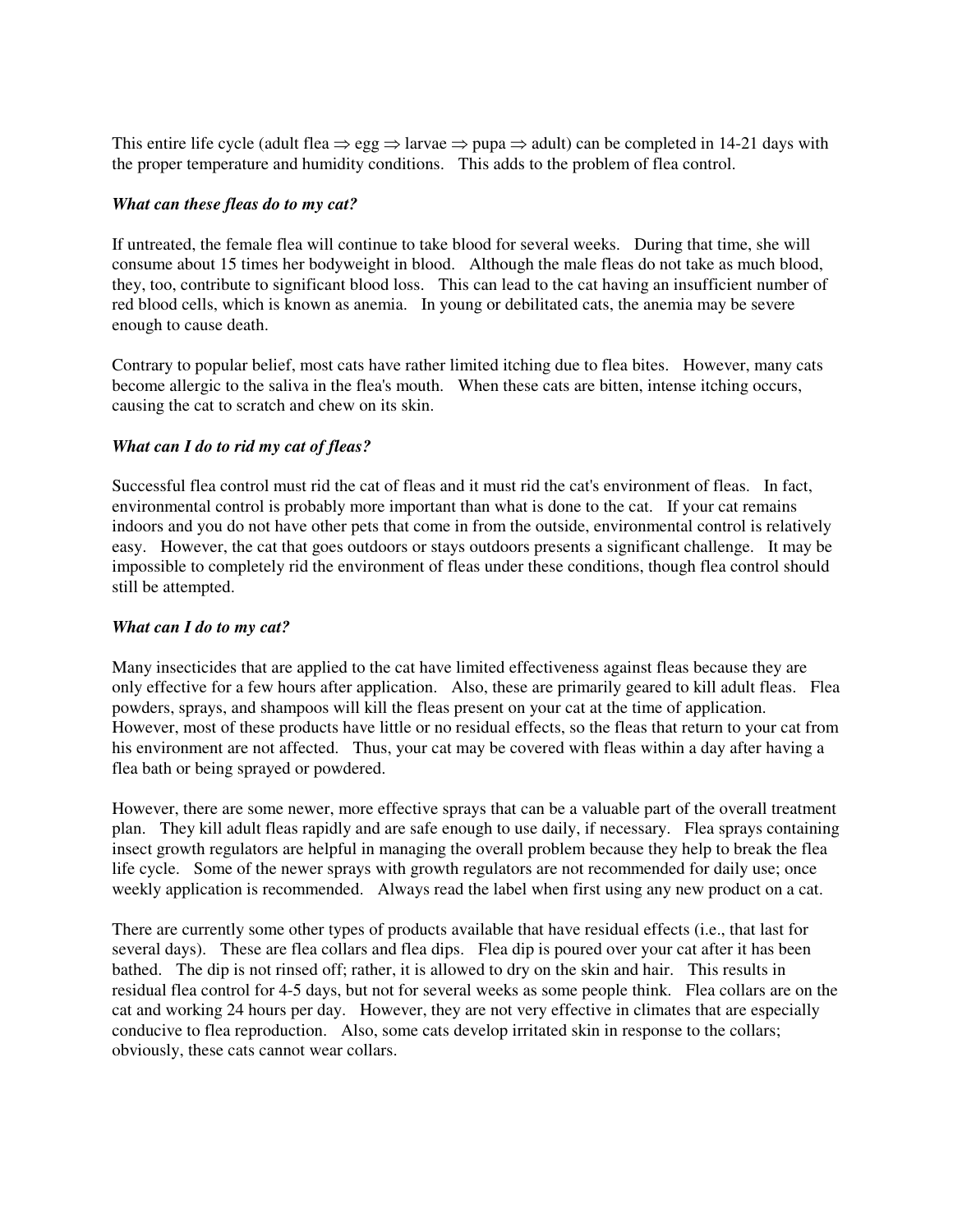The latest products in the war on fleas are used once each month. Program<sup> $TM$ </sup> is a tablet that sterilizes the eggs laid by the fleas. In effect, it kills the next generation of fleas; however, it does not kill the adult fleas on your cat. Advantage™ and Frontline Top Spot™ are monthly products that are applied to your cat's skin. They are purchased in small vials that contain one dose. They kill adult fleas, usually before the flea has the opportunity to bite your cat.

### *What can I do to my cat's environment?*

Environmental flea control usually must be directed at your house and your yard.

Even though fleas may be in your house, most people never see them. Fleas greatly prefer cats and dogs to people; they only infest humans when there has not been a cat or dog in the house for several days. (There are exceptions to this.) A professional exterminator may be called to treat your house or you may use a house fogger or a long-lasting spray. These foggers and sprays are very effective for adult fleas, but they will not kill adults that are still in their cocoon. You should purchase a fogger or a spray that kills the adult fleas and inhibits development of the eggs and larvae. In climates with extended warm temperatures and high humidity, it may be necessary to treat two or three times with a 30-day residual product before all stages of the fleas are removed from the house. The second treatment is most effective if it is done two weeks after the first.

Yard control may also be done by a professional exterminator or with various insecticides you may use yourself. Be sure that any insecticide that you use has a 30-day residual. This keeps you from having to spray every week. In climates with extended warm temperatures and high humidity, it will often be necessary to treat monthly during the warm months of the year. You should use a 30-day residual product each time. Your veterinarian is able to help you choose the most effective product for your situation.

With some of the new residual topical treatment (the spray and the liquid applied to the cat's neck), environmental control may become much less a concern. In some cases, treating the cat with these new products will effectively control the environmental problem. Talk to us about your specific situation for the best potential outcome.

### *I have heard of a treatment for the house that is guaranteed for 1 year. Is that for real?*

There is at least one company that will treat your carpet with a flea-killing powder. The powder is non-toxic to people. It is worked deeply into the carpet to prevent it from being removed by vacuuming. This treatment has proven very successful, even in the face of heavy flea infestations. However, the treatment does not address fleas in your yard. The same chemical, a form of boric acid, is also available for application by the home owner. However, the self application kits do not offer the year guarantee.

#### *I have not seen fleas on my cat. Does that mean that none are present?*

When a cat is heavily infested with fleas, it is easy to find them. If the numbers are small, it is best to quickly turn your cat over and look on its belly. If you do not find them there, look on the back just in front of the tail. Be sure to part the hair and look at the level of the skin. When the numbers are very small, look for "flea dirt." Flea dirt is digested blood left behind by the fleas. Flea dirt is actually fecal matter from the flea. Finding flea dirt is a sure indication that fleas are present or have been present recently.